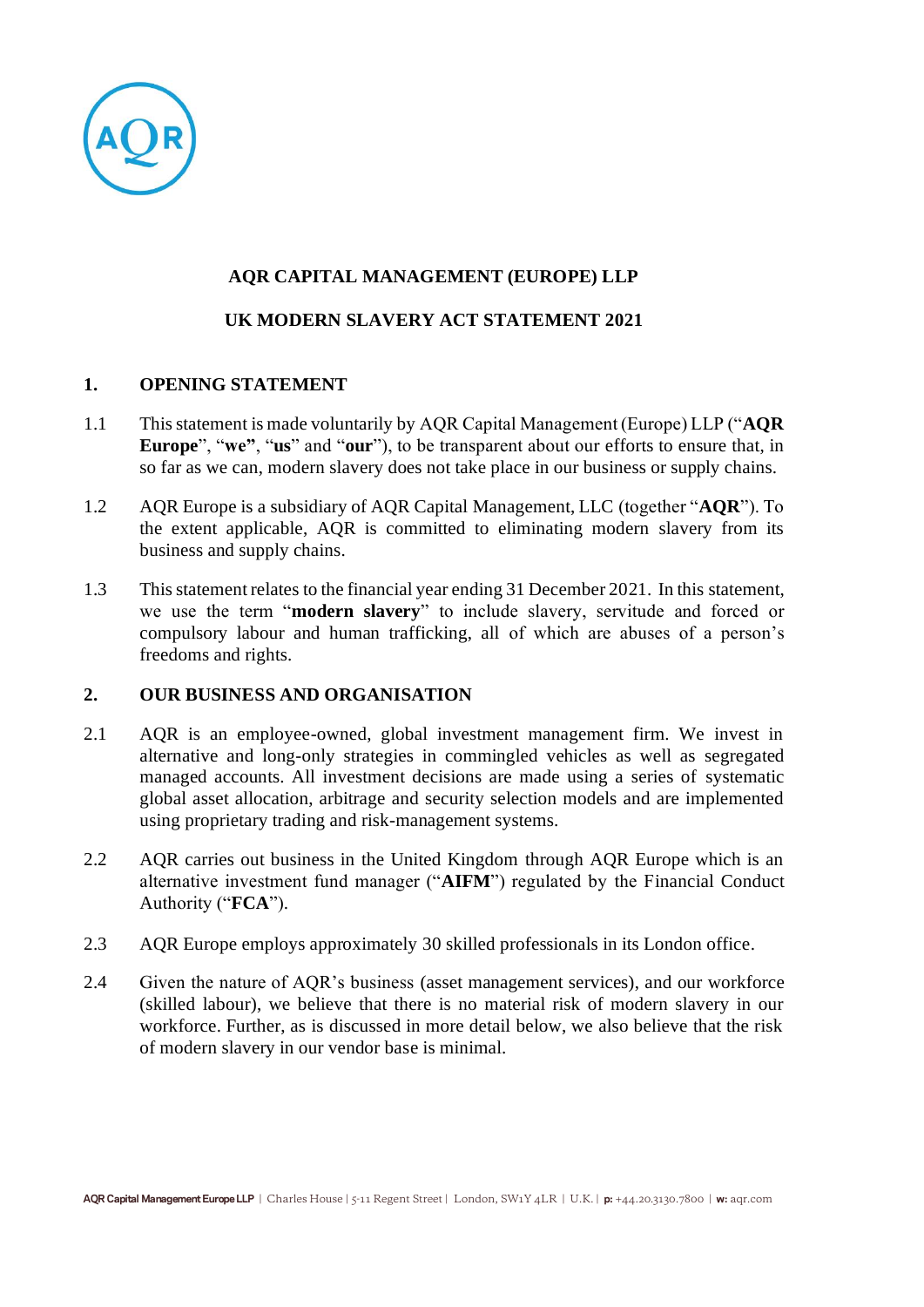

### **3. POLICIES AND PROCEDURES**

- 3.1 We are committed to adhering to the highest standard of business conduct; compliance with the law and regulatory requirements; and best practice.
- 3.2 As a firm authorised and regulated by the FCA, we adhere to the eleven Principles set out in the FCA Handbook, which include conducting business with: 'Integrity' (Principle 1); 'Skill Care and Diligence' (Principle 2); and with effective 'Management and Control' (Principle 3).
- 3.3 We have policies in our AQR Europe Employee Handbook that provide for the fair treatment of employees and are committed to a policy of equal opportunities. These policies apply to recruiting, hiring, placement, promotions, training, discipline, terminations, redundancies, transfers, leaves of absence, compensation and all other terms and conditions of employment.
- 3.4 AQR has a complaint procedure that employees should follow in the event any employee feels that he or she has been the subject of any type of impermissible harassment or discrimination (details of which can be found in the AQR Europe Employee Handbook). Any employee found to have violated this policy will be subject to such disciplinary action as AQR deems appropriate, up to and including immediate termination of employment.
- 3.5 As part of AQR's commitment to ethics and compliance, it encourages all employees to escalate any issues or concerns they may have to their manager, Compliance, Legal or Human Resources. To provide our employees with an additional means to report their issues or concerns, AQR also offers an anonymous telephone hotline. The AQR Compliance Hotline is independently administered by a third-party compliance solutions company. Employees may submit their issues or concerns via the telephone hotline anonymously and without fear of reprisal.
- 3.6 These policies are incorporated in AQR Europe Employee Handbook and AQR's Business Conduct Manual and Code of Ethics. It is a requirement for all staff to read these documents and certify that they have done so.
- 3.7 Further, AQR expects companies which it invests in to comply with all relevant laws and regulations, including those relating to modern slavery and human trafficking.
- 3.8 We are committed to helping our clients achieve their Environmental, Social, and Governance (ESG) objectives. AQR's approach to ESG includes both responsible asset selection and responsible ownership. Concerning the former, we incorporate ESGrelated signals as standard into the security selection models used in most of our strategies and also offer dedicated ESG solutions (both negative screens and positive tilts in our Sustainable strategies, and carbon-aware implementations of our equity strategies). Our responsible ownership includes both Sustainable-oriented proxy voting where applicable, and a comprehensive firmwide engagement program (proactive and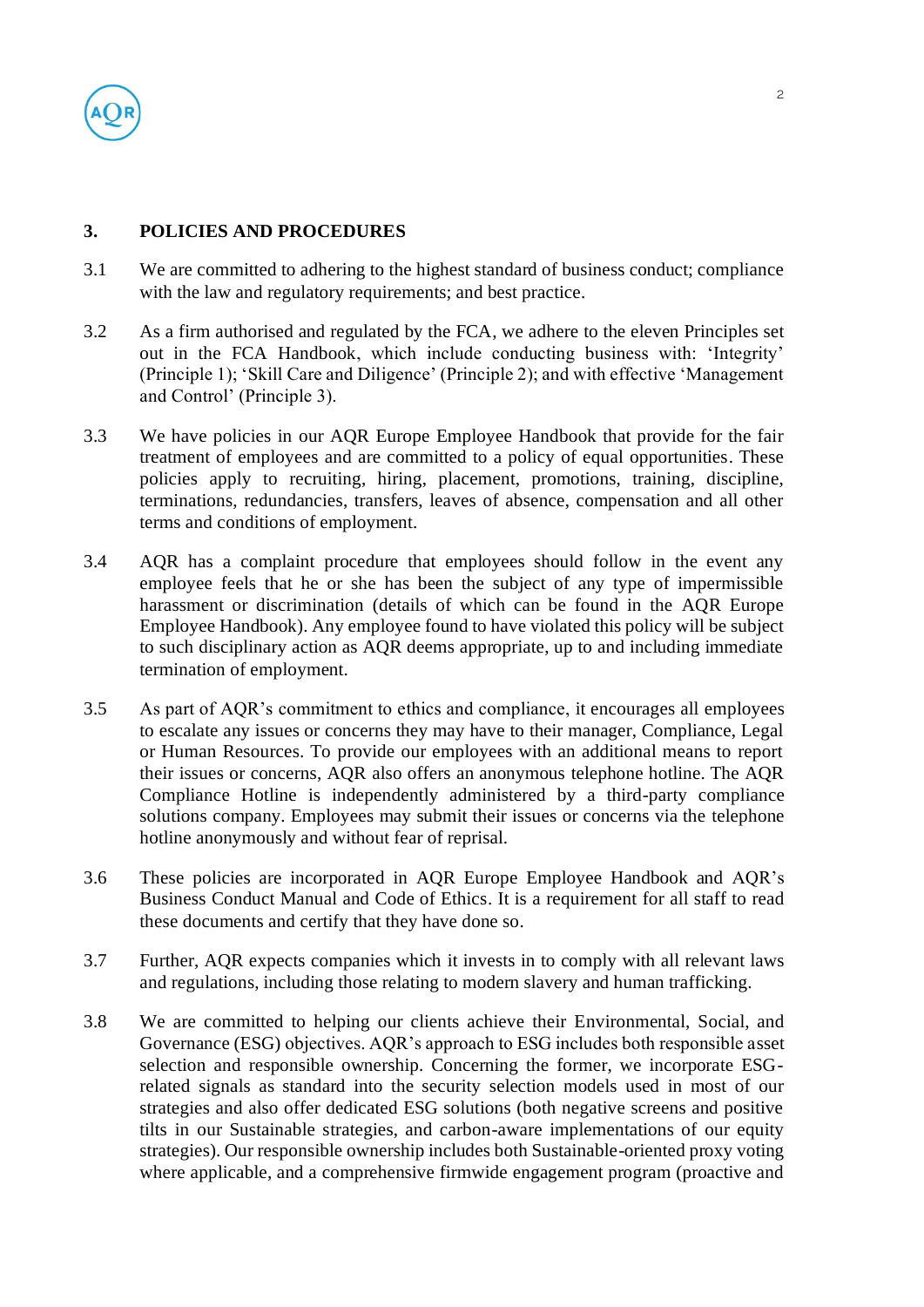

reactive direct engagement, as well as collective engagement). Please refer to aqr.com/ESG for more details.

### **4. OUR VENDORS AND VENDOR MANAGEMENT**

- 4.1 Our primary third-party vendors are professional services firms, for example legal accounting and other consulting firms, as well as information technology, software and data analytics services. In light of the nature of the services provided by those thirdparty vendors, we believe that the risk of modern slavery and human trafficking is minimal in relation to the services that they provide to us.
- 4.2 To a lesser extent, our service vendors include airlines, hotels and restaurants and food, cleaning and car services. We also purchase retailers' off-the-shelf goods such as office equipment and supplies. We believe that the risk of modern slavery at these vendors is low with respect to the goods and services we purchase from them due to the particular vendors and/or the location of performance. We have a large vendor base and given the nature of our business relationships with these vendors, we have limited ability to assess their employment practices or supply chains.
- 4.3 On behalf of the segregated managed accounts and funds that AQR manages for its clients and investors, we maintain trading relationships with counterparties that include US and non-US banks, broker-dealers, central counterparties and other regulated financial institutions. All counterparties are reviewed by AQR's Counterparty Risk Committee ("CRC") on a periodic basis. Responsibilities of the CRC include maintaining a list of approved counterparties, assessing all counterparties on a periodic basis, and reviewing exposure to counterparties on an ongoing basis. Assessments generally include an evaluation of overall management quality, noting any corporate governance or regulatory issues that may be important.
- 4.4 In order to set an appropriate risk-based approach and to minimise the risk of modern slavery in our third-party vendor chains, we endeavour to include an anti-slavery and human trafficking clause in all our vendor contracts (this includes new as well as existing contracts).
- 4.5 This statement is published on AQR's website in order to make our clients and vendors aware of AQR's policies and expectations in relation to modern slavery and human trafficking.

#### **5. TRAINING**

- 5.1 We educate relevant internal and compliance personnel about the risk of modern slavery and human trafficking. We will also provide copies of this statement to AQR Europe's senior management.
- 5.2 We believe in investing in and educating all personnel. Personnel are trained on relevant policies and procedures including those referred to above and are encouraged to bring